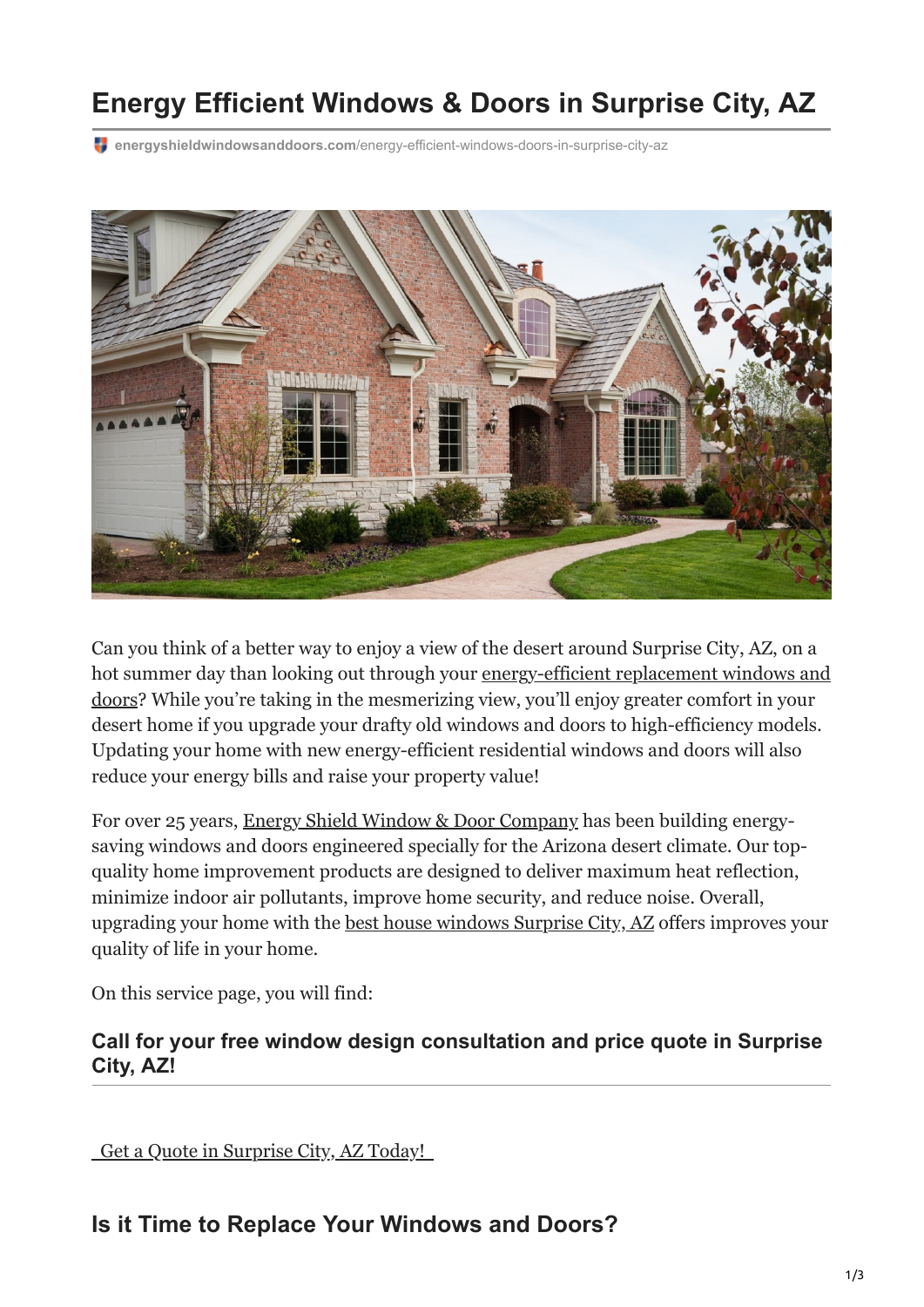There are many reasons why it may be time to replace your old windows and doors in your Arizona home. Reducing energy costs and burning less fossil fuel for cooling and heating are two of the most important motivators for homeowners to install replacement windows and doors.

Installing high-efficiency doors and windows can reduce your electricity cost by up to 30%. Plus, one of the best ways an Arizona homeowner can reduce the size of your carbon footprint is to improve your home's cooling efficiency. If you're thinking of selling your home, upgrading its energy efficiency and aesthetic builds on your property investment and increases your ROI in your home.

### **Energy Shield Doors**

# **Why Surprise City, Arizona Customers Love Us!**

# **Windows & Doors from Energy Shield In Surprise City, AZ**

Energy Shield Window & Door Company is the leading manufacturer of energy-efficient doors and windows in the state of Arizona. We build, install, and service all our home construction products. We offer one of our industry's best warranties. Energy Shield is an Earthwise Member and General Contractor, and we take pride in our Better Business Bureau A+ rating.

#### **Energy Shield Windows**

Energy Shield offers the [best replacement windows](https://energyshieldwindowsanddoors.com/replacement-windows/) for Surprise City, Arizona. Our windows provide the high energy efficiency, and long-term durability homeowners need [in our extreme southwest desert climate. We create wood-clad, aluminum, and vinyl](https://energyshieldwindowsanddoors.com/vinyl-windows-arizona/) windows. We provide a vast selection of residential or commercial window designs to fit the aesthetic [window styles and functions](https://energyshieldwindowsanddoors.com/window-features-to-consider-when-buying-a-house/) you may need or want.

#### **Window Styles**

- [Double Hung Replacement Windows](https://energyshieldwindowsanddoors.com/double-hung-windows/)
- [Single Hung Replacement Windows](https://energyshieldwindowsanddoors.com/single-hung-windows/)
- [Double Sliding Replacement Windows](https://energyshieldwindowsanddoors.com/double-sliding-windows/)
- [Single Sliding Replacement Windows](https://energyshieldwindowsanddoors.com/single-sliding-windows/)
- [Casement and Awning Replacement Windows](https://energyshieldwindowsanddoors.com/casement-and-awning-windows/)
- [Bay Windows](https://energyshieldwindowsanddoors.com/bay-and-bow-windows/)
- [Picture Windows](https://energyshieldwindowsanddoors.com/picture-window-and-custom-shapes/)
- [Custom Replacement Windows](https://energyshieldwindowsanddoors.com/picture-window-and-custom-shapes/)
- [Commercial Windows](https://energyshieldwindowsanddoors.com/arizona-commercial-windows/)